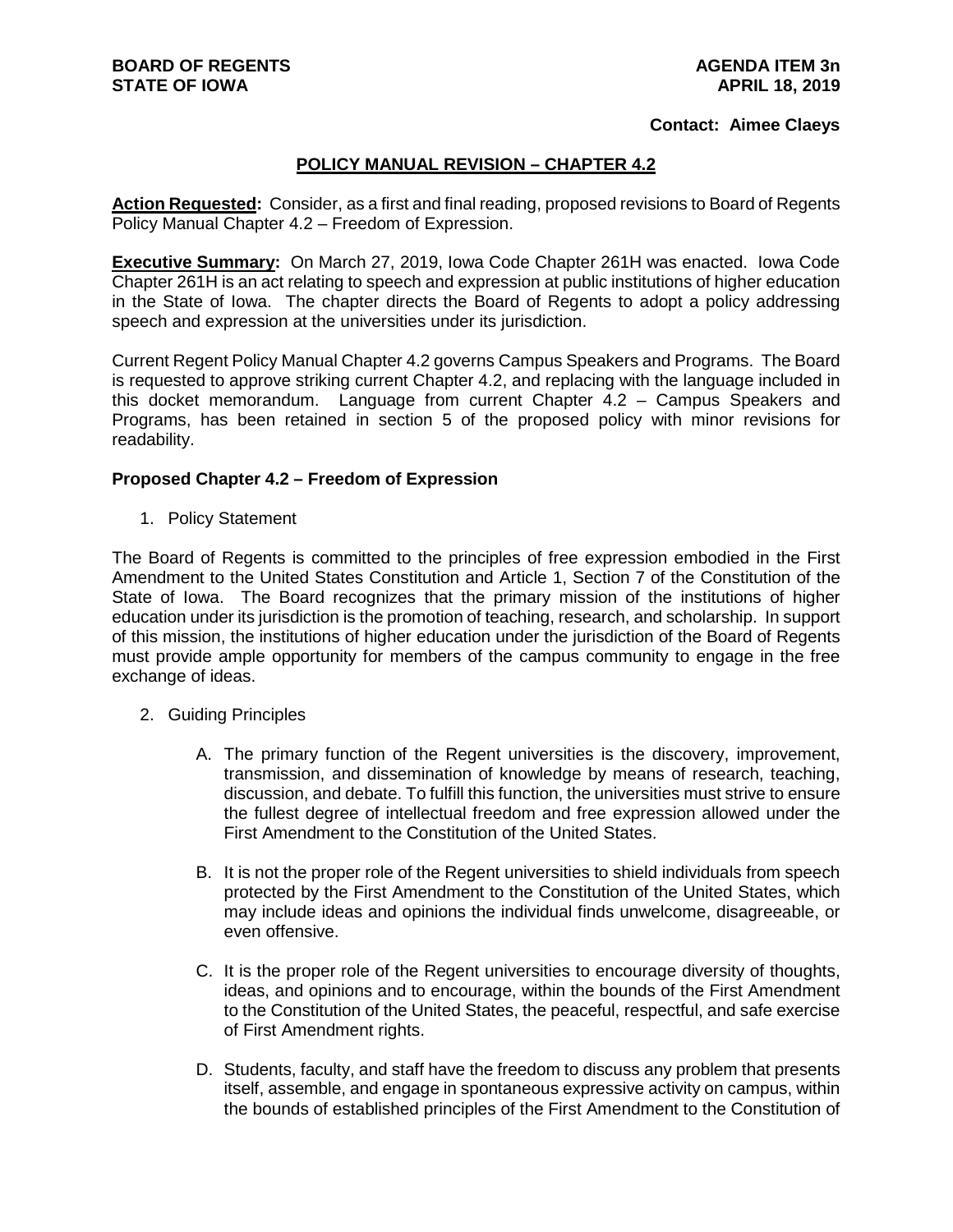the United States, and subject to reasonable time, place, and manner restrictions that are consistent with established First Amendment principles.

- 3. Definitions
	- A. Campus Community students, administrators, faculty, and staff at a Regent university and guests invited to a Regent university by the university's students, administrators, faculty, or staff.
	- B. Outdoor Areas of Campus the generally accessible outside areas of campus where students, administrators, faculty, and staff at a Regent university are commonly allowed. The term "outdoor areas of campus" does not include areas outside health care facilities including both stand-alone facilities and mixed-use facilities that are embedded within another facility, veterinary medicine facilities, a facility or outdoor area used by an athletics program or teams, or other outdoor areas where access is restricted to a majority of the campus community.
- 4. Use of University Grounds and Facilities.
	- A. The outdoor areas of campus are public forums, open on the same terms to any member of the campus community subject to reasonable time, place, and manner restrictions that are consistent with established principles of the First Amendment to the Constitution of the United States.
	- B. Members of the campus community may engage in non-commercial expressive activity in any outdoor area of campus in accordance with the provisions of Iowa Code Chapter 261H and published university policies governing time, place, and manner restrictions. No area of campus shall be designated as a free speech zone, nor will the universities create policies that restrict expressive activity to a particular outdoor area.
	- C. Each university shall develop viewpoint-neutral time, place and manner policies identifying outdoor areas of campus and governing use by members of the campus community that are consistent with this Chapter 4.2 and Iowa Code Chapter 261H. These policies shall be published on the university's website in a location that is readily accessible to the public.
	- D. University policies may permit reservation of university grounds or facilities, including the outdoor areas of campus, provided any system of reservation is applied in a viewpoint-neutral manner. The use of outdoor areas of campus or other university grounds and facilities for non-commercial expressive activity may be conditioned upon the payment of reasonable expenses to be incurred by the university in accommodating a speaker or event. Expenses must reasonably reflect the actual costs estimated to be incurred by the university, and under no circumstances shall costs be based on the viewpoint of any speaker.
- 5. Campus Speakers and Programs. The universities shall encourage students and staff to hear diverse points of view from speakers and programs sponsored by the university and/or recognized student, faculty, and employee organizations.